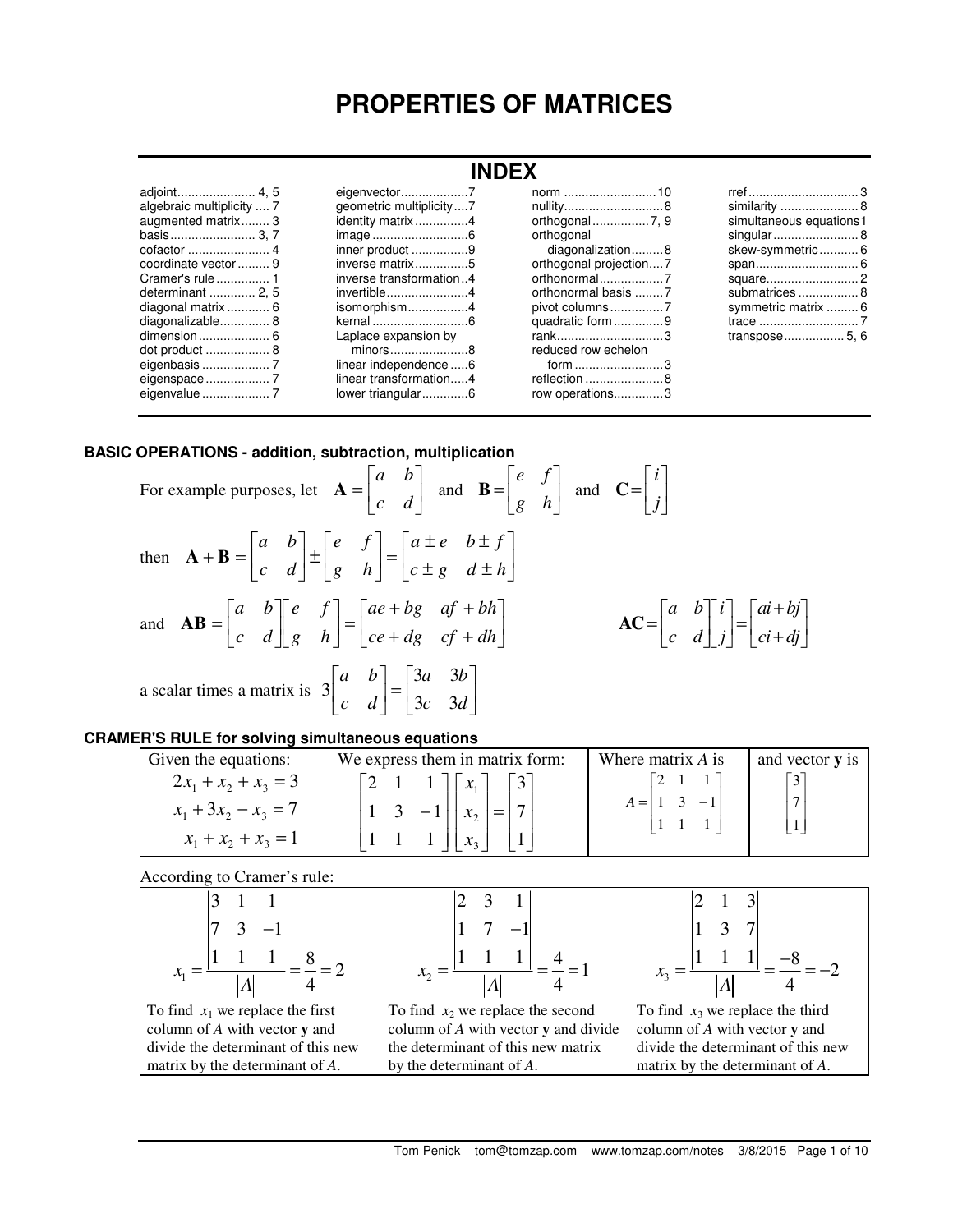## **THE DETERMINANT**

The determinant of a matrix is a scalar value that is used in many matrix operations. The matrix must be **square** (equal number of columns and rows) to have a determinant. The notation for absolute value is used to indicate "the determinant of", e.g.  $|\mathbf{A}|$  means "the determinant of matrix A" and  $\begin{vmatrix} a & b \end{vmatrix}$  means to *c d*

take the determinant of the enclosed matrix. Methods for finding the determinant vary depending on the size of the matrix.

The **determinant of a 2×2 matrix** is simply:

where 
$$
\mathbf{A} = \begin{bmatrix} a & b \\ c & d \end{bmatrix}
$$
, det  $\mathbf{A} = |\mathbf{A}| = \begin{vmatrix} a & b \\ c & d \end{vmatrix} = ad - bc$ 

The **determinant of a 3×3 matrix** can be calculated by repeating the first two columns as shown in the figure at right. Then add the products of each of three diagonal rows and subtract the products of the three crossing diagonals as shown.

$$
a_{11}a_{22}a_{33} + a_{12}a_{23}a_{31} + a_{13}a_{21}a_{32}
$$

$$
-a_{13}a_{22}a_{31} - a_{11}a_{23}a_{32} - a_{12}a_{21}a_{33}
$$



This method used for 3×3 matrices does not work for larger matrices.

The **determinant of a 4×4 matrix** can be calculated by finding the determinants of a group of submatrices. Given the matrix **D** we select any row or column. Selecting row 1 of this matrix will simplify the process because it contains a zero. The first element of row one is occupied by the number 1 which belongs to row 1, column 1.

Mentally blocking out this row and column, we take the determinant of the remaining  $3x3$  matrix  $\mathbf{d}_1$ . Using the method above, we find the determinant of  $\mathbf{d}_1$  to be 14.

Proceeding to the second element of row 1, we find the value 3 occupying row 1, column 2. Mentally blocking out row 1 and column 2, we form a 3x3 matrix with the remaining elements  $\mathbf{d}_2$ . The determinant of this matrix is 6.

Similarly we find the submatrices associated with the third and fourth elements of row 1. The determinant of  $\mathbf{d}_3$  is -34. It won't be necessary to find the determinant of  $\mathbf{d}_4$ .

Now we alternately add and subtract the products of the row elements and their cofactors (determinants of the submatrices we found), beginning with adding the first row element multiplied by the determinant  $\mathbf{d}_1$  like this:

det **D** = 
$$
(1 \times \det d_1) - (3 \times \det d_2) + (2 \times \det d_3) - (0 \times \det d_4)
$$
  
=  $14 - 18 + (-68) - 0 = -72$ 

The products formed from row or column elements will be added or subtracted depending on the position of the elements in the matrix. The upper-left element will always be added with added/subtracted elements occupying the matrix in a checkerboard pattern from there. As you can see, we didn't need to calculate  $\mathbf{d}_4$ because it got multiplied by the zero in row 1, column 4.

1 3 2 0 4 4 1 1 2 0 1 3 3 3 1 5  $\begin{bmatrix} 1 & 3 & 2 & 0 \end{bmatrix}$  $\begin{bmatrix} 1 & 1 & 1 \end{bmatrix}$  $=\begin{bmatrix} 4 & 4 & 1 & 1 \\ 2 & 0 & 1 & 3 \end{bmatrix}$  $\begin{bmatrix} 3 & 3 & 1 & 5 \end{bmatrix}$ **D**  $\mathbf{d}_1 = \begin{bmatrix} 0 & 1 & 3 \end{bmatrix}$  $\begin{bmatrix} 4 & 1 & 1 \end{bmatrix}$  $\begin{bmatrix} 3 & 1 & 5 \end{bmatrix}$  $2 = | 2 \t1 \t3$  $\begin{bmatrix} 4 & 1 & 1 \end{bmatrix}$ 3 1 5  $=\begin{vmatrix} 2 & 1 & 3 \end{vmatrix}$  $\begin{bmatrix} 3 & 1 & 5 \end{bmatrix}$ **d** 3 4 4 1 2 0 3  $\begin{bmatrix} 3 & 3 & 5 \end{bmatrix}$  $\begin{bmatrix} 4 & 4 & 1 \end{bmatrix}$  $\mathbf{d}_3 = \begin{bmatrix} 2 & 0 & 3 \end{bmatrix}$  $_{4} = | 2 \ 0 \ 1$  $\begin{bmatrix} 4 & 4 & 1 \end{bmatrix}$ 3 3 1  $=\begin{bmatrix} 2 & 0 & 1 \end{bmatrix}$  $\begin{bmatrix} 3 & 3 & 1 \end{bmatrix}$ **d** Adding or subtracting matrix elements:  $+ - +$  $\begin{vmatrix} - & + & - \end{vmatrix}$  $+ - +$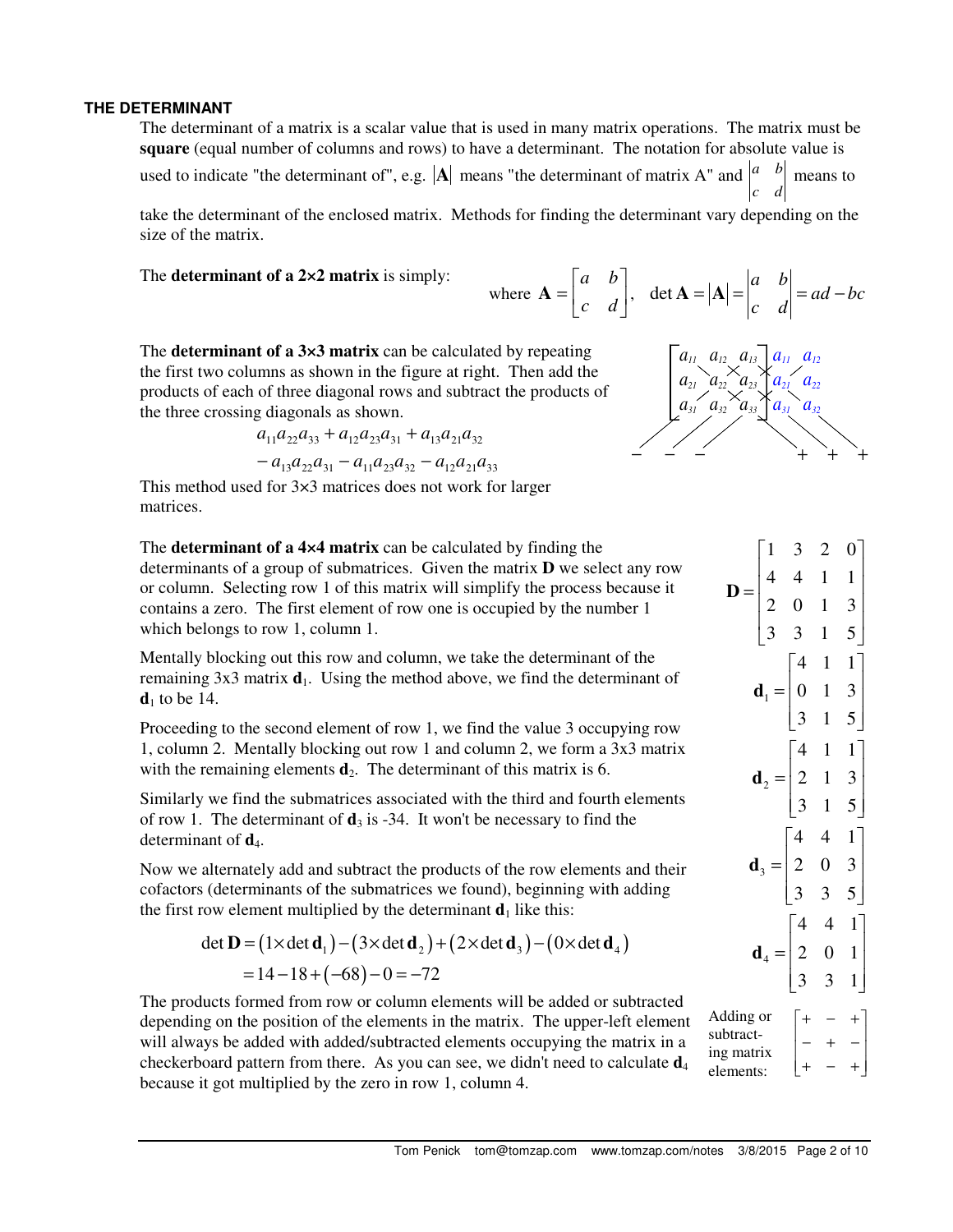## **AUGMENTED MATRIX**

| A set of equations sharing the same variables may be     | $y + 3z = 5$       |                                                                |  |  |
|----------------------------------------------------------|--------------------|----------------------------------------------------------------|--|--|
| written as an <b>augmented matrix</b> as shown at right. | $2x+2y+z=11$       | $\begin{bmatrix} 2 & 2 & 1 & 11 \end{bmatrix}$                 |  |  |
|                                                          | $3x + y + 2z = 13$ | $\begin{vmatrix} 3 & 1 & 2 & 1 \\ 1 & 1 & 2 & 1 \end{vmatrix}$ |  |  |

 $0 \quad 1 \quad 3 \quad 5$ 2 2 1 | 11

 $2 \frac{1}{1}$  13

3 1

## **REDUCED ROW ECHELON FORM (rref)**

Reducing a matrix to **reduced row echelon form** or **rref** is a means of solving the equations. In this process, three types of **row operations** my be performed. 1) Each element of a row may be multiplied or divided by a number, 2) Two rows may exchange positions, 3) a multiple of one row may be added/subtracted to another.

| 1) We begin by<br>swapping rows<br>1 and 2. | $\begin{array}{ c c c c c c } \hline 0 & 1 & 3 & 5 \\ 3 & 1 & 2 & 13 \end{array}$                                                                                                                                          | 2) Then divide<br>row $1$ by $2$ .              |                                                                                                                                                                                                                                     | $\begin{bmatrix} 2 & 2 & 1 &   & 11 \\ 0 & 1 & 3 &   & 5 \\ 3 & 1 & 2 &   & 13 \end{bmatrix}$ $\stackrel{+2}{=}$ $\begin{bmatrix} 1 & 1 & .5 &   & 5.5 \\ 0 & 1 & 3 &   & 5 \\ 3 & 1 & 2 &   & 13 \end{bmatrix}$                                                      |
|---------------------------------------------|----------------------------------------------------------------------------------------------------------------------------------------------------------------------------------------------------------------------------|-------------------------------------------------|-------------------------------------------------------------------------------------------------------------------------------------------------------------------------------------------------------------------------------------|-----------------------------------------------------------------------------------------------------------------------------------------------------------------------------------------------------------------------------------------------------------------------|
| 3) Then subtract<br>row 2 from<br>row $1$ . | $\begin{bmatrix} 1 & 1 & .5 & .5.5 \\ 0 & 1 & 3 & .5 \\ 3 & 1 & 2 & .13 \end{bmatrix}$ -II                                                                                                                                 | 4) And subtract<br>3 times row 1<br>from row 3. |                                                                                                                                                                                                                                     | $\begin{bmatrix} 1 & 0 & -2.5 & 0.5 \\ 0 & 1 & 3 & 0 \\ 3 & 1 & 2 & 1 \end{bmatrix}$ $\begin{bmatrix} 5 \\ 5 \\ -3 \end{bmatrix}$ $\begin{bmatrix} 1 & 0 & -2.5 & 0.5 \\ 0 & 1 & 3 & 0 \\ 0 & 1 & 9.5 & 11 \end{bmatrix}$ $\begin{bmatrix} 5 \\ 5 \\ 1 \end{bmatrix}$ |
| 5) Then subtract<br>row 2 from<br>row $3.$  | $\begin{bmatrix} 1 & 0 & -2.5 \\ 0 & 1 & 3 & 5 \\ 0 & 1 & 9.5 & 11.5 \end{bmatrix}$ -II                                                                                                                                    | 6) And divide                                   | And divide<br>row 3 by 6.5. $\begin{bmatrix} 1 & 0 & -2.5 & 0.5 \\ 0 & 1 & 3 & 0 \\ 0 & 0 & 6.5 & 0.5 \end{bmatrix} \div 6.5 = \begin{bmatrix} 1 & 0 & -2.5 & 0.5 \\ 0 & 1 & 3 & 0 \\ 0 & 0 & 1 & 0 \\ 0 & 0 & 1 & 0 \end{bmatrix}$ |                                                                                                                                                                                                                                                                       |
| 7) Add $2.5\times$<br>row 3 to<br>row $1$ . | $\begin{bmatrix} 1 & 0 & -2.5^1 & .5 \\ 0 & 1 & 3 & 5 \\ 0 & 0 & 1 & 1 \end{bmatrix}$ +2.5(III)                                                                                                                            | from row 2.                                     | 8) And subtract $\begin{bmatrix} 1 & 0 & 0 &   & 3 \\ 0 & 1 & 3 &   & 5 \\ 0 & 0 & 1 &   & 1 \end{bmatrix}$ -3(III) = $\begin{bmatrix} 1 & 0 & 0 &   & 3 \\ 0 & 1 & 0 &   & 2 \\ 0 & 0 & 1 &   & 1 \end{bmatrix}$                   |                                                                                                                                                                                                                                                                       |
|                                             | The matrix is now in <b>reduced row echelon form</b> and if we rewrite<br>the equations with these new values we have the solutions. A matrix<br>is in <b>rref</b> when the first nonzero element of a row is 1, all other |                                                 | $x=3$<br>$y = 2$                                                                                                                                                                                                                    | $\begin{bmatrix} 1 & 0 & 0 & 3 \\ 0 & 1 & 0 & 2 \end{bmatrix}$                                                                                                                                                                                                        |

is in **rref** when the first nonzero element of a row is 1, all other elements of a column containing a leading 1 are zero, and rows are ordered progressively with the top row having the leftmost leading 1.

When a matrix is in reduced row echelon form, it is possible to tell how may solutions there are to the system of equations. The possibilities are 1) **no solutions** - the last element in a row is non-zero and the remaining elements are zero; this effectively says that zero is equal to a non-zero value, an impossibility, 2) **infinite solutions** - a non-zero value other than the leading 1 occurs in a row, and 3) **one solution** - the only remaining option, such as in the example above.

If an invertible matrix **A** has been reduced to rref form then its determinant can be found by  $\det(A) = (-1)^s k_1 k_2 \cdots k_r$ , where *s* is the number of row swaps performed and  $k_1, k_2, \cdots k_r$  are the scalars by which rows have been divided.

## **RANK**

The number of leading 1's is the **rank** of the matrix. Rank is also defined as the **dimension** of the largest square submatrix having a nonzero determinant. The rank is also the number of vectors required to form a **basis of the span** of a matrix.

 $z = 1$ 

0

 $0 \t1 \t1$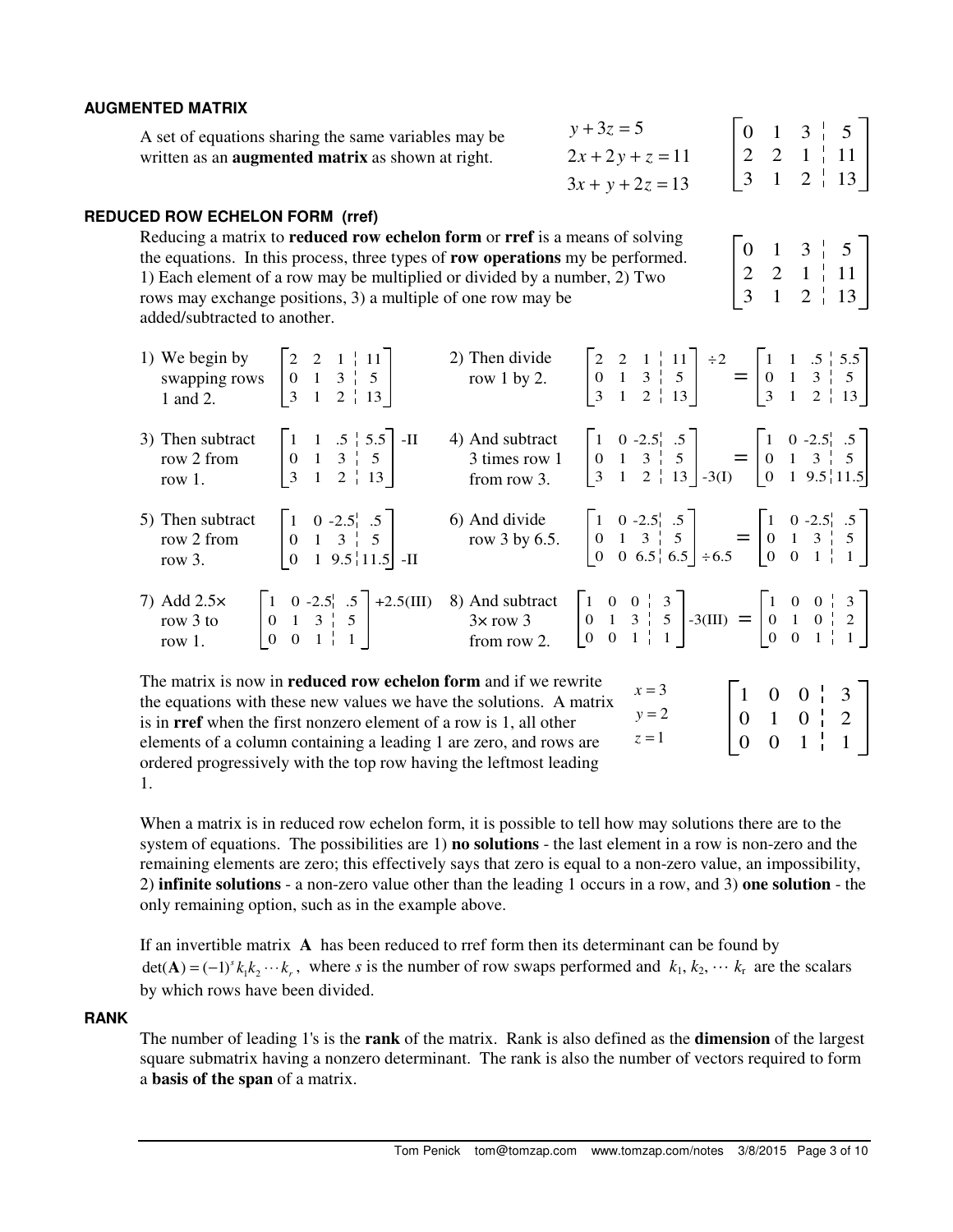## **THE IDENTITY MATRIX**

In this case, the **rref** of *A* is the **identity matrix**, denoted  $I_n$  characterized by the diagonal row of 1's surrounded by zeros in a **square matrix**. When a vector is multiplied by an identity matrix of the same dimension, the product is the vector itself,  $I_n \mathbf{v} = \mathbf{v}$ .  $rref(A) =$ Γ L L 1 0 0 0 1 0 0 0 1

#### **LINEAR TRANSFORMATION**

This system of equations can be represented in the form  $A\mathbf{x} = \mathbf{b}$ This is also known as a **linear transformation** from **x** to **b** because the matrix *A* transforms the vector **x** into the vector **b**. 0 1 3 2 2 1  $\begin{bmatrix} 0 & 1 & 3 \end{bmatrix}$  $\begin{bmatrix} 2 & 3 & 1 \end{bmatrix}$ =  $\begin{bmatrix} 2 & 2 & 1 \end{bmatrix}$ 

| ). | $\begin{bmatrix} 0 & 1 & 3 \end{bmatrix}$                  |  | $\lceil x \rceil$                                   |                                                            |  |
|----|------------------------------------------------------------|--|-----------------------------------------------------|------------------------------------------------------------|--|
|    | $A = \begin{bmatrix} 2 & 2 & 1 \\ 3 & 1 & 2 \end{bmatrix}$ |  |                                                     |                                                            |  |
|    |                                                            |  | $\mathbf{x} = \begin{bmatrix} y \\ z \end{bmatrix}$ | $\mathbf{b} = \begin{bmatrix} 5 \\ 11 \\ 13 \end{bmatrix}$ |  |

1

 $\overline{\phantom{a}}$  $\overline{\phantom{a}}$  $\overline{\phantom{a}}$ 

J

## **ADJOINT**

| For a $2\times 2$ matrix, the adjoint is:                                                                                                                                                                                                                              | where $\mathbf{A} = \begin{vmatrix} a & b \\ c & d \end{vmatrix}$ , adj $\mathbf{A} = \begin{vmatrix} d & b \\ d & d \end{vmatrix}$                                                                                                                                                                                                                                                                                                                                                                                                                               |
|------------------------------------------------------------------------------------------------------------------------------------------------------------------------------------------------------------------------------------------------------------------------|-------------------------------------------------------------------------------------------------------------------------------------------------------------------------------------------------------------------------------------------------------------------------------------------------------------------------------------------------------------------------------------------------------------------------------------------------------------------------------------------------------------------------------------------------------------------|
| For a $3\times3$ and higher<br><b>matrix</b> , the adjoint is the<br>transpose of the matrix after<br>all elements have been                                                                                                                                           | where $B = \begin{bmatrix} a & b & c \\ d & e & f \\ g & h & i \end{bmatrix}$ ,                                                                                                                                                                                                                                                                                                                                                                                                                                                                                   |
| replaced by their <b>cofactors</b><br>(the determinants of the<br>submatrices formed when the<br>row and column of a<br>particular element are<br>excluded). Note the <b>pattern</b><br>of signs beginning with<br>positive in the upper-left<br>corner of the matrix. | $\begin{vmatrix} e & f \\ h & i \end{vmatrix} - \begin{vmatrix} d & f \\ g & i \end{vmatrix} \begin{vmatrix} d & e \\ g & h \end{vmatrix}^T = \begin{vmatrix} e & f \\ h & i \end{vmatrix} - \begin{vmatrix} b & c \\ h & i \end{vmatrix} \begin{vmatrix} b & c \\ e & f \end{vmatrix}$<br>$-\begin{vmatrix} b & c \\ h & i \end{vmatrix} \begin{vmatrix} a & c \\ g & i \end{vmatrix} = -\begin{vmatrix} a & b \\ g & h \end{vmatrix} = -\begin{vmatrix} d & f \\ g & i \end{vmatrix} \begin{vmatrix} a & c \\ g & i \end{vm$<br>adj $\mathbf{B} =$<br>$ b \ c $ |

## **INVERTIBLE MATRICES**

A matrix is invertible if it is a square matrix with a determinant not equal to 0. The reduced row echelon form of an invertible matrix is the identity matrix  $rref(A) = I_n$ . The determinant of an inverse matrix is equal to the inverse of the determinant of the original matrix:  $det(A^{-1}) = 1/det(A)$ . If A is an invertible  $n \times n$  matrix then rank( $\mathbf{A}$ ) = *n*, im( $\mathbf{A}$ ) =  $\mathbf{R}^n$ , ker( $\mathbf{A}$ ) = {0}, the vectors of  $\mathbf{A}$  are linearly independent, 0 is not an eigenvalue of **A**, the linear system  $Ax = b$  has a unique solution **x**, for all **b** in  $R^n$ .

## **THE INVERSE TRANSFORMATION**

| If $A$ is an invertible matrix, the <b>inverse matrix</b> could be                  |  | $\begin{bmatrix} 0 & 1 & 3 \end{bmatrix}$ |  | $\begin{bmatrix} -0.23 & -0.08 & 0.38 \end{bmatrix}$                                                                                                                  |  |
|-------------------------------------------------------------------------------------|--|-------------------------------------------|--|-----------------------------------------------------------------------------------------------------------------------------------------------------------------------|--|
| used to transform <b>b</b> into <b>x</b> , $Ax = b$ , $A^{-1}b = x$ . An invertible |  |                                           |  | $A = \begin{pmatrix} 2 & 2 & 1 \end{pmatrix}$ $A^{-1} \approx \begin{pmatrix} 0.08 & 0.69 & -0.46 \end{pmatrix}$                                                      |  |
| linear transform such as this is called an <b>isomorphism</b> .                     |  |                                           |  | $\begin{vmatrix} 3 & 1 & 2 \end{vmatrix}$ $\begin{vmatrix} 0.31 & -0.23 & 0.15 \end{vmatrix}$                                                                         |  |
| A matrix multiplied by its inverse yields the identity matrix.<br>$BB^{-1} = I_n$   |  |                                           |  | $\begin{bmatrix} 1 & 1 & 1 \\ 2 & 3 & 2 \end{bmatrix} \begin{bmatrix} 10 & -6 & 1 \\ -2 & 1 & 0 \end{bmatrix} = \begin{bmatrix} 1 & 0 & 0 \\ 0 & 1 & 0 \end{bmatrix}$ |  |

3 8 2

 $\begin{bmatrix} 3 & 8 & 2 \end{bmatrix}$ 

 $\overline{\phantom{a}}$ 

 $7 \quad 5 \quad -1$ 

 $\overline{\phantom{a}}$ 

L

 $\begin{bmatrix} 0 & 0 & 1 \end{bmatrix}$ 

 $\overline{\phantom{a}}$ 

 $\begin{bmatrix} 3 & 8 & 2 \end{bmatrix}$  -7 5 -1  $\begin{bmatrix} 0 & 0 & 1 \end{bmatrix}$ 

 $\begin{bmatrix} -7 & 5 & -1 \end{bmatrix}$ 

 $\begin{bmatrix} -7 & 5 & - \end{bmatrix}$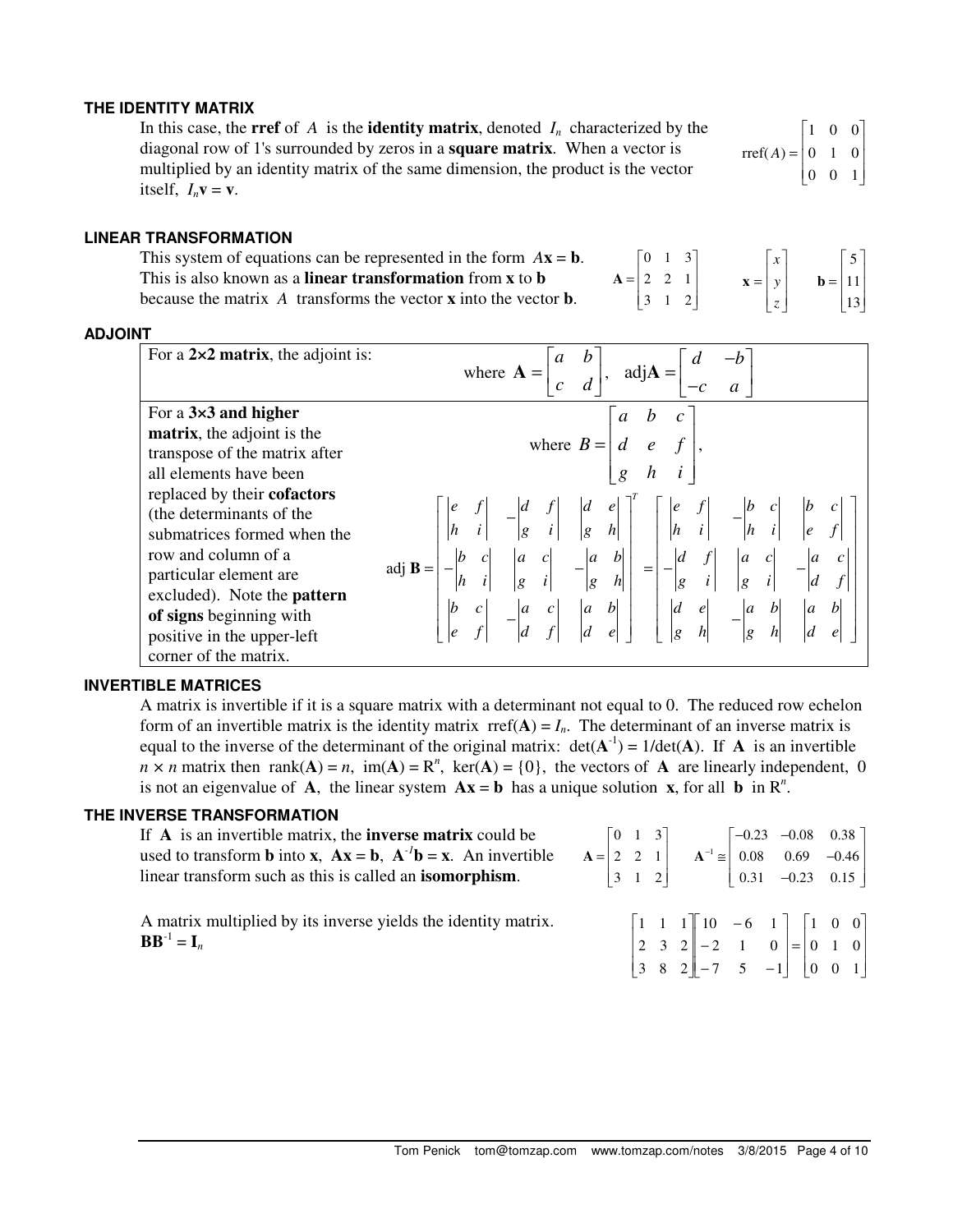## **FINDING THE INVERSE MATRIX – Method 1**

| To calculate the inverse                |                                                        |  | $\begin{bmatrix} 1 & 1 & 1 \end{bmatrix}$ |  |
|-----------------------------------------|--------------------------------------------------------|--|-------------------------------------------|--|
| matrix, consider the                    | $\mathbf{B} = \begin{vmatrix} 2 & 3 & 2 \end{vmatrix}$ |  |                                           |  |
| invertible $3\times3$ matrix <b>B</b> . |                                                        |  | $\begin{vmatrix} 3 & 8 & 2 \end{vmatrix}$ |  |

- 2) Perform row operations on the 3×6 matrix to put **B** in rref form. Three types of **row operations** are: 1) Each element of a row may be multiplied or divided by a number, 2) Two rows may exchange positions, 3) a multiple of one row may be added/subtracted to another.
- 3) The inverse of **B** is now in the 3×3 matrix to the right. 1  $10 -6 1$ 2 1 0  $7 \quad 5 \quad -1$ −  $\begin{bmatrix} 10 & -6 & 1 \end{bmatrix}$  $=\begin{vmatrix} -2 & 1 & 0 \end{vmatrix}$  $\begin{bmatrix} -7 & 5 & -1 \end{bmatrix}$ **B**

If a matrix is orthogonal, its inverse can be found simply by taking the transpose.

## **FINDING THE INVERSE MATRIX – Method 2**

| To calculate the<br>inverse matrix,<br>consider the invertible<br>$3\times3$ matrix <b>B</b> .<br>$\mathbf{B} = \begin{bmatrix} 1 & 1 & 1 \\ 2 & 3 & 2 \\ 3 & 8 & 2 \end{bmatrix}$ | 1) First we must find the <b>adjoint</b> of<br>adj <b>B</b> = $\begin{bmatrix} 3 & 2 & -2 & 2 & 2 & 3 & 3 \ 8 & 2 & 3 & 2 & 3 & 8 \ 8 & 2 & 3 & 2 & -3 & 8 \ 8 & 2 & 3 & 2 & -3 & 8 \ 1 & 1 & 1 & -1 & 1 & 1 \ 3 & 2 & -2 & 2 & 2 & 3 \end{bmatrix}$<br>matrix $\bf{B}$ . The adjoint of $\bf{B}$ is the<br>transpose of matrix <b>B</b> after all<br>elements have been replaced by their<br>cofactors. (The method of finding<br>the adjoint of a $2\times 2$ matrix is<br>different; see page 4.) The $\Box$<br>notation means "the determinant<br>of". |
|------------------------------------------------------------------------------------------------------------------------------------------------------------------------------------|------------------------------------------------------------------------------------------------------------------------------------------------------------------------------------------------------------------------------------------------------------------------------------------------------------------------------------------------------------------------------------------------------------------------------------------------------------------------------------------------------------------------------------------------------------|
| 2) Calculating the<br>determinants we get.                                                                                                                                         | adj <b>B</b> = $\begin{bmatrix} -10 & 2 & 7 \\ 6 & -1 & -5 \\ -1 & 0 & -1 \end{bmatrix}^T$ 3) And then taking the<br><b>transpose</b> we get. adj <b>B</b> = $\begin{bmatrix} -10 & 6 & -1 \\ 2 & -1 & 0 \\ 7 & -5 & -1 \end{bmatrix}$                                                                                                                                                                                                                                                                                                                     |
|                                                                                                                                                                                    | 4) Now we need the<br>determinant of <b>B</b> . det $\begin{bmatrix} 1 & 1 & 1 \\ 2 & 3 & 2 \\ 3 & 8 & 2 \end{bmatrix} = 3 \times 2 + 2 \times 3 + 2 \times 8 - 3 \times 3 - 2 \times 8 - 2 \times 2 = -1$                                                                                                                                                                                                                                                                                                                                                 |
| The formula for the<br>inverse matrix is<br>$\mathbf{B}^{-1} = \frac{\text{adj } \mathbf{B}}{n}$<br>$det \mathbf{B}$                                                               | 5) Filling in the values,<br>$\mathbf{B}^{-1} = \frac{\begin{bmatrix} -10 & 6 & -1 \\ 2 & -1 & 0 \\ 7 & -5 & -1 \end{bmatrix}}{-1} = \begin{bmatrix} 10 & -6 & 1 \\ -2 & 1 & 0 \\ -7 & 5 & 1 \end{bmatrix}$<br>we have the solution.                                                                                                                                                                                                                                                                                                                       |

|  | $\begin{bmatrix} 1 & 0 & 0 & 10 & -6 & 1 \\ 0 & 1 & 0 & -2 & 1 & 0 \\ 0 & 0 & 1 & -7 & 5 & -1 \end{bmatrix}$ |  |
|--|--------------------------------------------------------------------------------------------------------------|--|
|  |                                                                                                              |  |
|  |                                                                                                              |  |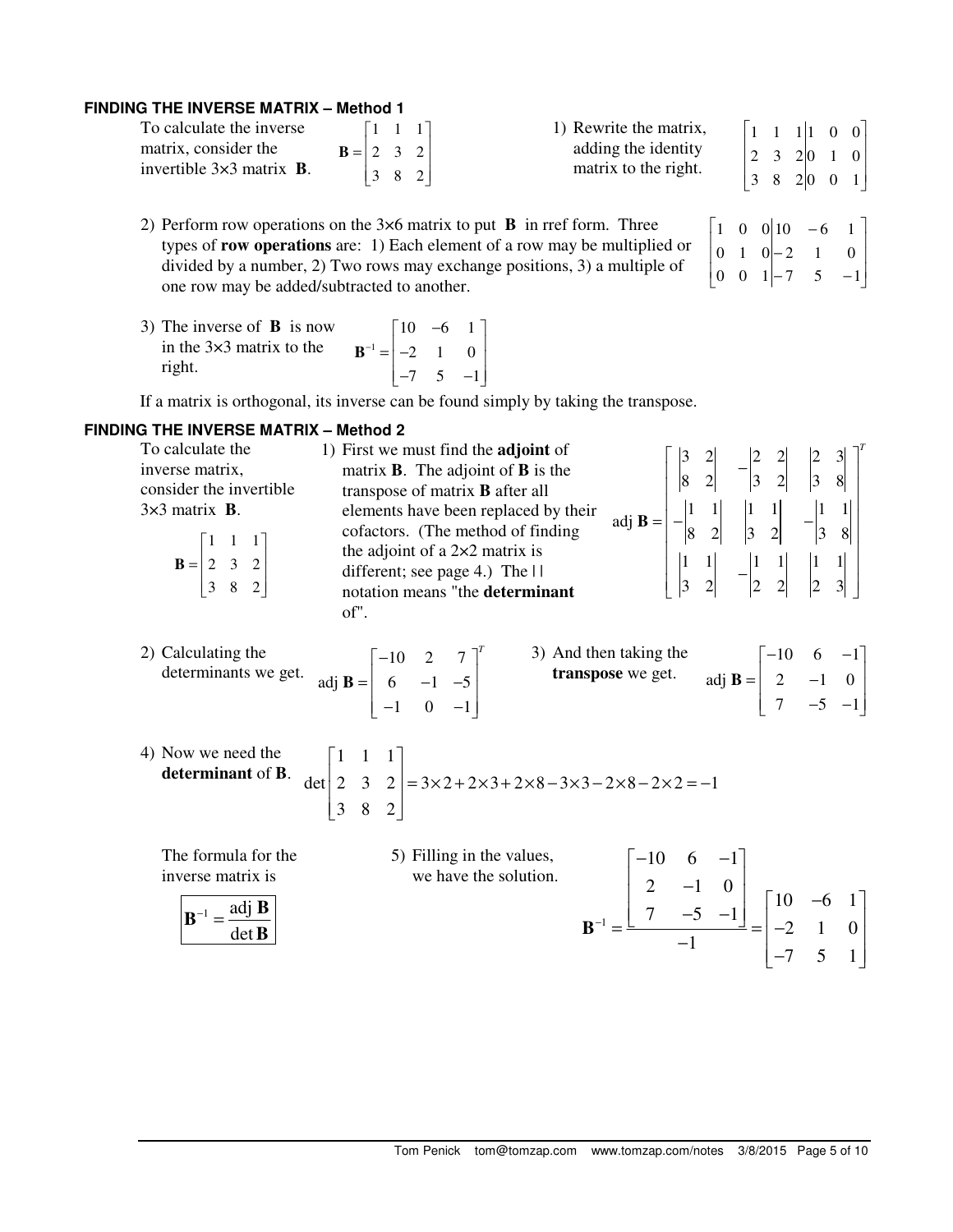## **SYMMETRIC MATRICES**

| A symmetric matrix is a square matrix that can be flipped across the diagonal without  | $\begin{bmatrix} 1 & 4 & 5 \end{bmatrix}$ |  |
|----------------------------------------------------------------------------------------|-------------------------------------------|--|
| changing the elements, i.e. $A = AT$ . All eigenvalues of a symmetric matrix are real. | $\begin{vmatrix} 4 & 2 & 6 \end{vmatrix}$ |  |
| Eigenvectors corresponding to distinct eigenvalues are mutually perpendicular.         | $\begin{vmatrix} 5 & 6 & 3 \end{vmatrix}$ |  |

has 0s below.

A **skew-symmetric** matrix has off-diagonal elements mirrored by their negatives across the diagonal.  $A<sup>T</sup> = -A$ .

#### **MISCELLANEOUS MATRICES**

The **transpose of a matrix** *A* is written *A* T and is the *n × m* matrix whose *ij*th entry is the *ji*th entry of *A*. 1 2 3 9 7 5  $\mathbf{A} = \begin{bmatrix} 1 & 2 & 3 \\ 9 & 7 & 5 \end{bmatrix}$ 1 9 2 7 3 5 *T*  $\lceil 1 \rceil$  $=\left(2 \space 7\right)$  $\begin{bmatrix} 3 & 5 \end{bmatrix}$ **A**

| A diagonal matrix of     |                                               |  | $\begin{bmatrix} 2 & 0 & 0 \end{bmatrix}$ |  |
|--------------------------|-----------------------------------------------|--|-------------------------------------------|--|
| equal elements           | $A = \begin{bmatrix} 0 & 2 & 0 \end{bmatrix}$ |  |                                           |  |
| commutes with any        |                                               |  | $\begin{vmatrix} 0 & 0 & 2 \end{vmatrix}$ |  |
| matrix, i.e. $AB = BA$ . |                                               |  |                                           |  |

| A lower triangular matrix has 0s above the     | $\perp$ 1  |
|------------------------------------------------|------------|
| diagonal. Similarly an upper triangular matrix | $\vert$ 12 |

of zeros except for the diagonal and is commutative with another diagonal matrix, i.e.  $AB = BA$ .

| ٠   |    | 0 | 0              |
|-----|----|---|----------------|
| rix | 12 | 1 | $\overline{0}$ |
|     | 5  |   |                |

 $\mathbf{r}$  $\overline{a}$  $\mathbb{R}$ 

 $-b$  – −

 $\mathbb{I}$ 

*b c a c a b*

2

 $\begin{vmatrix} 0 & 2 & 0 \end{vmatrix}$  $\begin{bmatrix} 0 & 0 & 3 \end{bmatrix}$ 

Г

1

L

A **diagonal matrix** is composed  $\begin{bmatrix} 1 & 0 & 0 \end{bmatrix}$ 

 $\overline{\phantom{a}}$  $\overline{\phantom{a}}$  $\overline{\phantom{a}}$ 

1

J

 $\overline{\phantom{a}}$  $\overline{\phantom{a}}$ 

3

#### **IMAGE OF A TRANSFORMATION**

The **image** of a transformation is its possible values. The image of a matrix is the span of its columns. An image has dimensions. For example if the matrix has three rows the image is one of the following:

- 1) 3-dimensional space, det(A)  $\neq$  0, rank = 3
- 2) 2-dimensional plane,  $det(A) = 0$ , rank = 2
- 3) 1-dimensional line,  $det(A) = 0$ , rank = 1
- 4) 0-dimensional point at origin,  $A = 0$

## **SPAN OF A MATRIX**

The **span** of a matrix is all of the linear combinations of its column vectors. Only those column vectors which are linearly independent are required to define the span.

## **KERNAL OF A TRANSFORMATION**

The **kernal** of a transformation is the set of vectors that are mapped by a matrix to zero. The kernal of an invertible matrix is zero. The **dimension** of a kernal is the number of vectors required to form the kernal.

## **LINEAR INDEPENDENCE**

A collection of vectors is **linearly independent** if none of them are a multiple of another, and none of them can be formed by summing multiples of others in the collection.

|                                                                                                | $\begin{bmatrix} 0 & 1 & 3 \end{bmatrix}$ |  |  |
|------------------------------------------------------------------------------------------------|-------------------------------------------|--|--|
| Given the matrix: $A = \begin{bmatrix} 2 & 2 & 1 \ 2 & 2 & 1 \end{bmatrix}$ of the transforma- |                                           |  |  |
|                                                                                                | $ 3 \t1 \t2 $                             |  |  |

tion *A***x**, the **image** consists of all combinations of its (linearly independent) column vectors.

$$
x_1\begin{bmatrix} 0 \\ 2 \\ 3 \end{bmatrix} + x_2 \begin{bmatrix} 1 \\ 2 \\ 1 \end{bmatrix} + x_3 \begin{bmatrix} 3 \\ 1 \\ 2 \end{bmatrix}
$$

 $1 \mid 2 \mid 1 \cdot 2 \mid 2 \mid 1 \cdot 3$  $0 \quad 1 \quad 3 \quad | \quad 0 \quad | \quad 1 \quad | \quad 3$ 2 2 1  $\vert$  span =  $c_1$  | 2 | +  $c_2$  | 2 | +  $c_3$  | 1  $3 \quad 1 \quad 2 \quad | \quad 3 \quad | \quad 1 \quad | \quad 2$  $c_1 | 2 | + c_2 | 2 | + c$  $\begin{bmatrix} 0 & 1 & 3 \end{bmatrix}$   $\begin{bmatrix} 0 & \begin{bmatrix} 1 & \end{bmatrix} & \begin{bmatrix} 3 \end{bmatrix}$  $= | 2 \quad 2 \quad 1 | \quad \text{span} = c_1 | 2 | + c_2 | 2 | + c_3 | 1 |$  $\begin{bmatrix} 3 & 1 & 2 \end{bmatrix}$   $\begin{bmatrix} 3 & 1 \end{bmatrix}$   $\begin{bmatrix} 1 & 2 \end{bmatrix}$ **A**

$$
T(\mathbf{x}) = C\mathbf{x} = \begin{bmatrix} 1 & 1 & 1 \\ 1 & 2 & 3 \\ 1 & 3 & 5 \end{bmatrix} \begin{bmatrix} x_1 \\ x_2 \\ x_3 \end{bmatrix} = 0 \quad \text{kernal } \mathbf{x} = \begin{bmatrix} 1 \\ -2 \\ 1 \end{bmatrix}
$$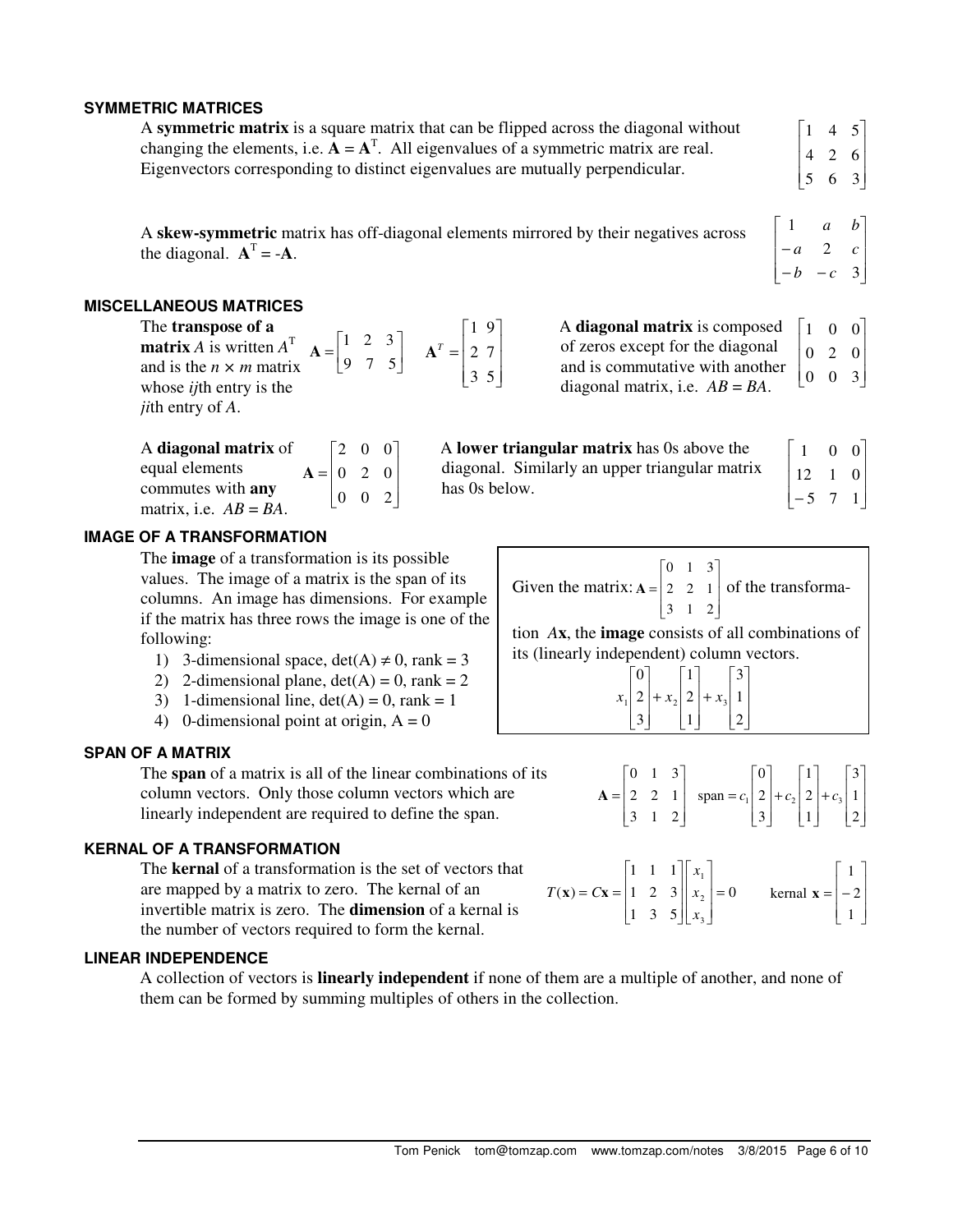## **BASIS**

A **basis** of the span of a matrix is a group of linearly independent vectors which span the matrix. These vectors are not unique. The number of vectors required to form a basis is equal to the rank of the matrix. A basis of the span can usually be formed by incorporating those column vectors of a matrix corresponding to the position of leading 1's in the rref matrix; these are called **pivot columns**. The empty set θ is a basis of the space {**0**}. There is also basis of the kernal, **basis** of the image, **eigenbasis**, **orthonormal basis**, etc. In general terms, *basis* infers a minimum sample needed to define something.

## **TRACE**

A trace is the sum of the diagonal elements of a square matrix and is written  $tr(A)$ .

## **ORTHONORMAL VECTORS**

Vectors are **orthonormal** if they are all unit vectors (length =1) and are **orthogonal** (perpendicular) to one another. Orthonormal vectors are linearly independent. Their dot product of orthogonal vectors is zero.

## **ORTHOGONAL MATRIX**

An **orthogonal matrix** is composed only of orthonormal vectors; it has a determinant of either 1 or -1. An orthogonal matrix of determinant 1 is a **rotation matrix**. Its use in a linear transformation is called a **rotation** because it rotates the coordinate system. Matrix **A** is orthogonal iff  $A<sup>T</sup>A = I<sub>n</sub>$ , or equivalently  $A^{-1} = A^{T}$ .

## **ORTHOGONAL PROJECTION**

**V** is an  $n \times m$  matrix.  $\mathbf{v}_1, \mathbf{v}_2, \ldots, \mathbf{v}_m$  are an orthonormal basis of **V**. For any vector **x** in  $\mathbb{R}^n$  there is a

unique vector **w** in **V** such that  $\mathbf{x} \perp \mathbf{w}$ . The vector **w** is called the **orthogonal projection** of **x** onto **V**. see also Gram-Schmidt.pdf

| ORTHOGONAL PROJECTION OF x ONTO V                                                                                                        |  |
|------------------------------------------------------------------------------------------------------------------------------------------|--|
| $\mathbf{w} = \text{proj}_v \mathbf{x} = (\mathbf{v}_1 \cdot \mathbf{x}) \mathbf{v}_1 +  + (\mathbf{v}_m \cdot \mathbf{x}) \mathbf{v}_m$ |  |

## **EIGENVECTORS AND EIGENVALUES**

Given a square matrix **A**, an **eigenvector** is any vector **v** such that *A***v** is a scalar multiple of **A**. The **eigenvalue** would be the scalar for which this is true.  $A\mathbf{v} = \lambda \mathbf{v}$ . To determine the eigenvalues, solve the characteristic polynomial  $det(\lambda I_n - A) = 0$  for values of  $\lambda$ . Then convert to rref form and solve for the coefficients as though it was a matrix of simultaneous equations. This forms a column vector which is an eigenvector. Where there are 0's, you can let the coefficient equal 1.

## **EIGENSPACE**

The **eigenspace** associated with an eigenvalue  $\lambda$  of an  $n \times n$  matrix is the kernal of the matrix  $\mathbf{A} - \lambda I_n$  and is denoted by  $E_\lambda$ .  $E_\lambda$  consists of all solutions **v** of the equation  $Av = \lambda v$ . In other words,  $E_\lambda$  consists of all eigenvectors with eigenvalue  $\lambda$ , together with the zero vector.

#### **EIGENBASIS**

An **eigenbasis** of an  $n \times n$  matrix **A** is a basis of  $R^n$  consisting of unit eigenvectors of **A**. To convert a vector to a unit vector, sum the squares of its elements and take the inverse square root. Multiply the vector by this value.

#### **GEOMETRIC MULTIPLICITY**

The **geometric multiplicity** for a given eigenvalue  $\lambda$  is the dimension of the eigenspace  $E_{\lambda}$ ; in other words, the number of eigenvectors of  $E_{\lambda}$ . The **geometric multiplicity** for a given  $\lambda$  is equal to the number of leading zeros in the top row of rref( $A - \lambda I_n$ )...

## **ALGEBRAIC MULTIPLICITY**

The **algebraic multiplicity** for a given eigenvalue  $\lambda$  is the number of times the eigenvalue is repeated. For example if the characteristic polynomial is  $(\lambda-1)^2(\lambda-2)^3$  then for  $\lambda = 1$  the algebraic multiplicity is 2 and for  $\lambda = 2$  the algebraic multiplicity is 3. The algebraic multiplicity is greater than or equal to the geometric multiplicity.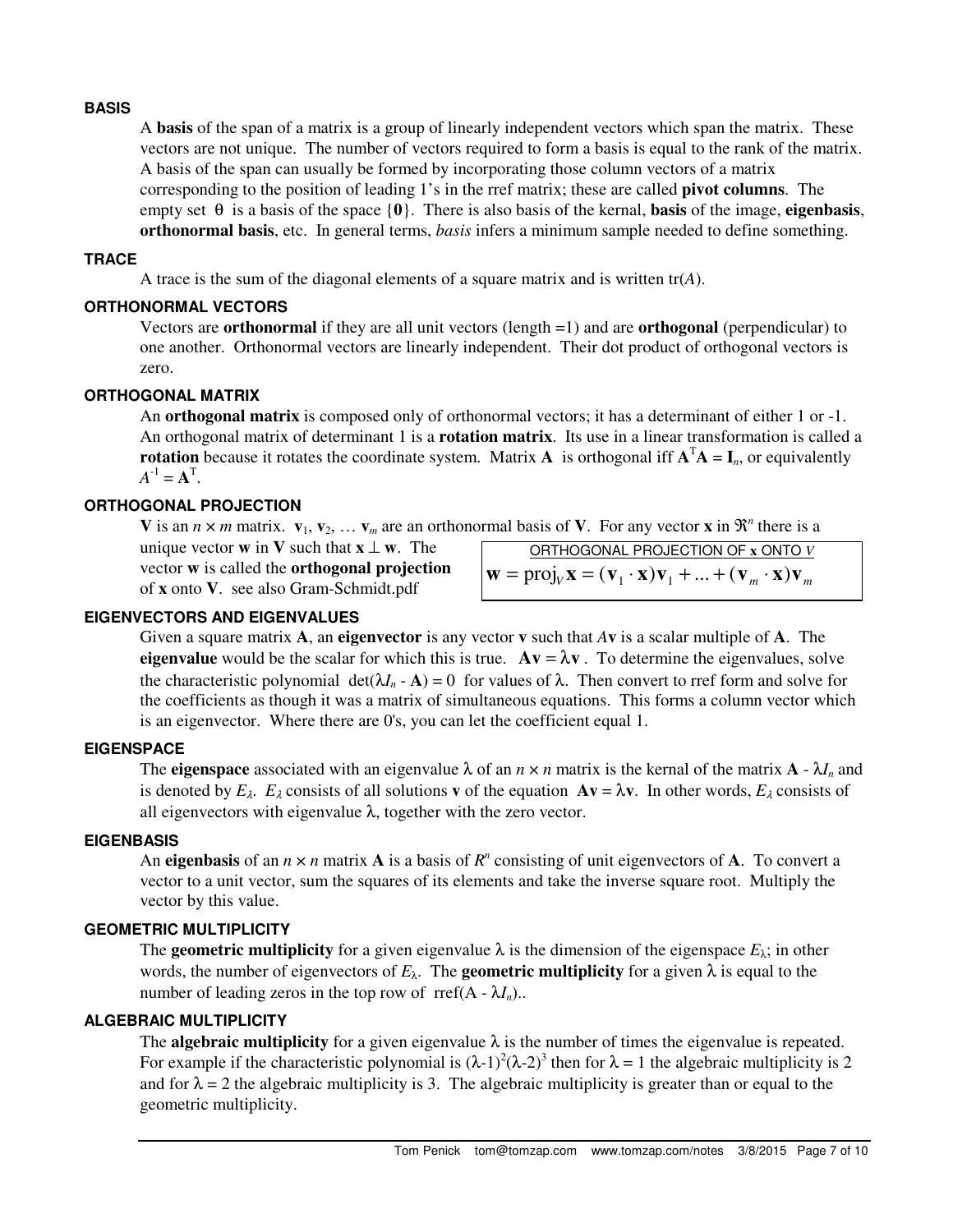## **LAPLACE EXPANSION BY MINORS**

This is a method for finding the determinant of larger matrices. The process is simplified if some of the elements are zeros. 1) Select the row or column with the most zeros. 2) Beginning with the first element of this selected vector, consider a submatrix of all elements that do not belong to either the row or column that this first element occupies. This is easier to visualize by drawing a horizontal and a vertical line through the selected element, eliminating those elements which do not belong to the submatrix. 3) Multiply the determinant of the submatrix by the value of the element. 4) Repeat the process for each element in the selected vector. 5) Sum the results according to the *rule of signs*, that is reverse the sign of values represented by elements whose subscripts *i* & *j* sum to an odd number.

#### **DIAGONALIZABLE**

If an  $n \times n$  matrix has *n* distinct eigenvalues, then it is **diagonalizable**.

## **NULLITY**

The **nullity** of a matrix is the number of columns in the result of the matlab command  $null(A)$ .

## **SINGULAR MATRIX**

A **singular matrix** is not invertible.

## **SIMILARITY**

Matrix **A** is similar to matrix **B** if  $S<sup>-1</sup>AS = B$ . Similar matrices have the same eigenvalues with the same geometric and algebraic multiplicities. Their determinants, traces, and rank are all equal

## **REFLECTION**

Given that *L* is a line in  $\mathbb{R}^n$ , **v** is a vector in  $\mathbb{R}^n$  and **u** is a unit vector along  $L$  in  $\mathfrak{R}^n$ , the **reflection of v in**  $L$ is:

ref<sub>L</sub>
$$
\mathbf{v} = 2(\text{proj}_L \mathbf{v}) - \mathbf{v} = 2(\mathbf{u} \cdot \mathbf{v})\mathbf{u} - \mathbf{v}
$$

## **DOT PRODUCT**

| The dot product of two matrices is equal to<br>the transpose of the first matrix multiplied<br>by the second matrix. | $\mathbf{A} \cdot \mathbf{B} = \mathbf{A}^T \mathbf{B}$ |  | Example: $ 2  \cdot  2  =  1 \cdot 2 \cdot 3   2  = 3$ |
|----------------------------------------------------------------------------------------------------------------------|---------------------------------------------------------|--|--------------------------------------------------------|
|                                                                                                                      |                                                         |  | $-1$ .                                                 |

## **ORTHOGONAL DIAGONALIZATION**

A matrix **A** is diagonalizable if and only if **A** is symmetric.  $D = S^{-1}AS$  where **D** is a diagonal matrix whose diagonal is composed of the eigenvalues of **A** with the remainder of the elements equal to zero, **S** is an orthogonal matrix whose column vectors form the eigenbasis of **A**. To find **D** we need only find the eigenvalues of **A**. To find **S** we find the eigenvectors of **A**. If **A** has distinct eigenvalues, the unit eigenvectors form **S**, otherwise we have more work to do.

For example if we have a  $3 \times 3$  matrix with eigenvalues 9, 0, 0, we first find a linearly independent eigenvector for each eigenvalue. The eigenvector for  $\lambda = 9$  (we'll call it **y**) will be unique and will become a vector in matrix **S**. We must choose eigenvectors for  $\lambda = 0$  so that one of them is orthogonal (we'll call it **x**) to the eigenvector **y** from  $\lambda = 9$ , by keeping in mind that the dot product of two orthogonal vectors is zero. The remaining non-orthogonal eigenvector from  $\lambda = 9$  we will call **v**. Now from the eigenspace **x**, **v** we must find an orthogonal vector to replace **v**. Using the formula for orthogonal projection  $\mathbf{w} = \text{proj}_v \mathbf{x} = (\mathbf{v} \cdot \mathbf{x})\mathbf{v}$ , we plug in our values for **x** and **v** and obtain vector **w**, orthogonal to **x**. Now matrix  $S = [w \times y]$ . We can check our work by performing the calculation  $S<sup>-1</sup>AS$  to see if we get matrix **D**.

## **PRINCIPLE SUBMATRICES**

| Give a matrix: | $\overline{\phantom{0}}$<br>the principle submatrices are: [1], | $\overline{\phantom{a}}$<br>$\mathbf{r}$<br>and |
|----------------|-----------------------------------------------------------------|-------------------------------------------------|
|----------------|-----------------------------------------------------------------|-------------------------------------------------|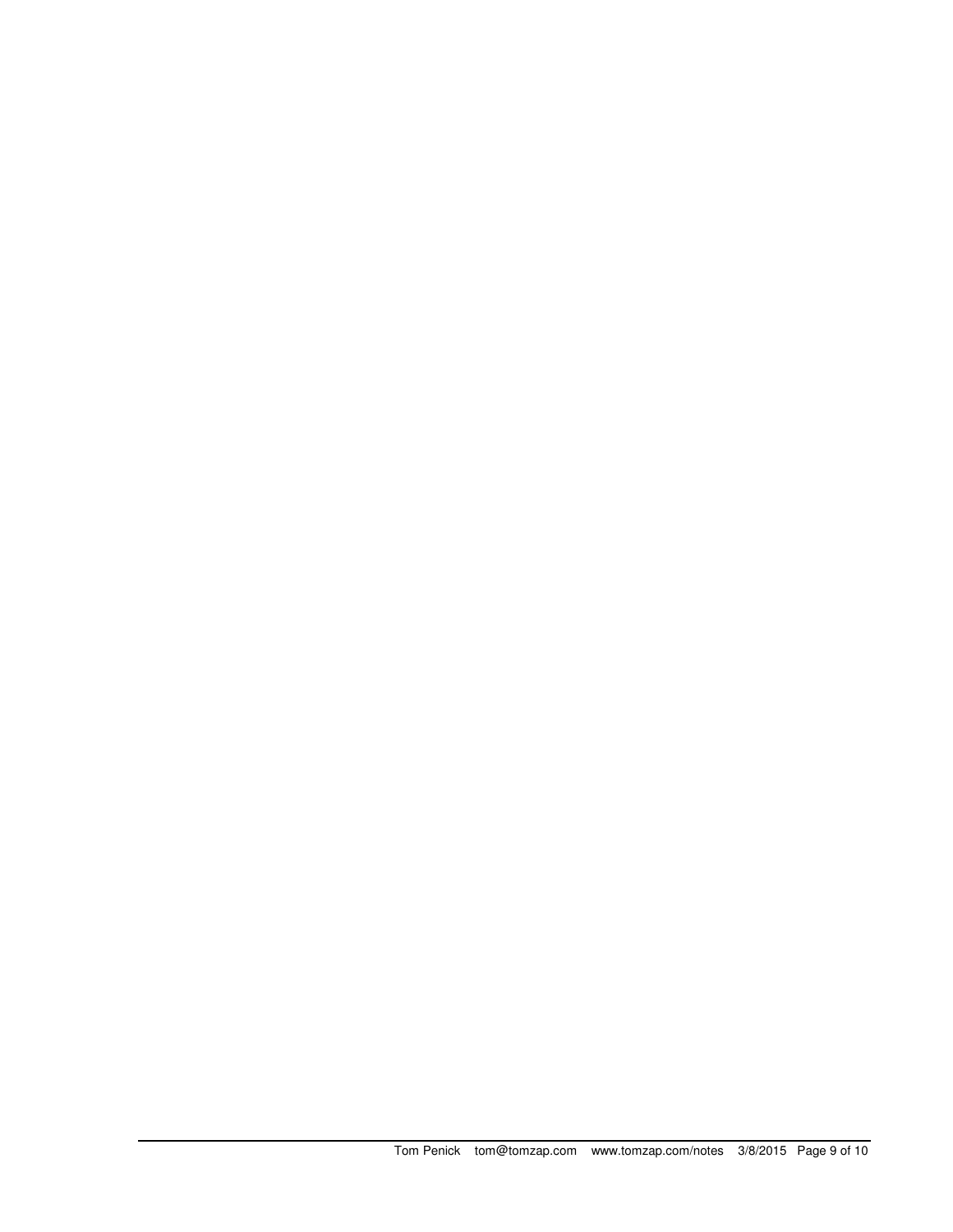## **COORDINATE VECTOR**

| If we have a basis <b>B</b> consisting of vectors $\mathbf{b}_{11} \mathbf{b}_{22} \cdots \mathbf{b}_{n}$ , then<br>any vector $x$ in $Rn$ can be written as: | $\mathbf{x} = c_1 \mathbf{b}_1 + c_2 \mathbf{b}_2 + \cdots + c_n \mathbf{b}_n$ |
|---------------------------------------------------------------------------------------------------------------------------------------------------------------|--------------------------------------------------------------------------------|
| The vector $\mathbf{c} = \begin{vmatrix} c_2 \\ c \end{vmatrix}$ is the <b>coordinate vector</b> of <b>x</b> and:                                             | $Bc = x$                                                                       |

## **Determining the Coordinate Vector**

Given *B* and **x**, we find **c** by forming an augmented matrix from *B* and **x**, taking it to rref form and reading **c** from the right-hand column.

## **QUADRATIC FORM**

A function such as  $q(\mathbf{x}) = q(x_1, x_2) = 6x_1^2 - 7x_1x_2 + 8x_2^2$  is called a **quadratic form** and may be written in the form  $q(\mathbf{x}) = \mathbf{x} \cdot A\mathbf{x}$ . Notice in the example at right how the  $-7x_1x_2$  term is split in half and used to form the "symmetric" part of the symmetric matrix.

**POSITIVE DEFINITE:** Matrix **A** is **positive definite** if all eigenvalues are greater than 0, in which case  $q(\mathbf{x})$  is positive for all nonzero **x**, and the determinants of all **principle submatrices** will be greater than 0.

**NEGATIVE DEFINITE:** Matrix **A** is **negative definite** if all eigenvalues are less than 0, in which case  $q(\mathbf{x})$  is negative for all nonzero **x**.

**INDEFINITE:** Matrix **A** is **indefinite** if there are negative and positive eigenvalues in which case  $q(\mathbf{x})$  may also have negative and positive values.

What about eigenvalues which include 0? The definition here varies among authors.

## **DISTANCE OF TWO ELEMENTS OF AN INNER PRODUCT**

## **INNER PRODUCT**

An **inner product** in a linear space *V* is a rule that assigns a real scalar (denoted by  $\langle f, g \rangle$  to any pair *f*, *g* of elements of *V*, such that the following properties hold for all  $f$ ,  $g$ ,  $h$  in  $V$ , and all  $c$  in R. A linear space endowed with an inner product is called an **inner product space**.

Two elements *f*, *g* of an inner product space are **orthogonal** if:

dist(f, g) = 
$$
||f - g|| = \sqrt{\int_a^b [f(t) - g(t)]^2 dt}
$$

**a.**  $\langle f, g \rangle = \langle g, f \rangle$ 

**b.** 
$$
\langle f+g, h \rangle = \langle f, h \rangle + \langle g, h \rangle
$$

$$
c. \quad \langle cf, g \rangle = c \langle f, g \rangle
$$

**d.**  $\langle f, f \rangle > 0$  for all nonzero *f* in *V*.

$$
\langle f, g \rangle = 0
$$

Example:

 $q(\mathbf{x}) = \begin{vmatrix} x \\ y \end{vmatrix}$ 

 $\overline{\phantom{a}}$ Г −  $=\begin{vmatrix} 6 & -1 \\ 2 & 1 \end{vmatrix}$ 

6  $\frac{7}{2}$  $A = \begin{bmatrix} 6 & -\frac{7}{2} \\ 7 & 8 \end{bmatrix}$ 

 $q(\mathbf{x}) = \mathbf{x} \cdot A\mathbf{x}$ 

 $q(\mathbf{x}) = q(x_1, x_2) = 6x_1^2 - 7x_1x_2 + 8x_2^2$ 

 $-\frac{7}{2}x_1 +$  $\left[\frac{6x_1 - x_2}{x_1 - x_2}\right]$ 1  $\overline{\mathsf{L}}$  $=$ 

 $\frac{7}{2}$ 

6

 $\frac{7}{2}x_1 + 8x_2$  $x_1 - \frac{7}{2}x_2$ 

 $x_1 - \frac{7}{2}x$ 

8

 $\frac{7}{2}$ 

8

 $\overline{\mathsf{L}}$ Γ

L Г −  $\begin{bmatrix} . & 6 & - \\ -\frac{7}{2} & 8 \end{bmatrix}$ 

> $\overline{\phantom{a}}$ 1

8

 $f(\mathbf{x}) = \begin{vmatrix} x_1 \\ x_2 \end{vmatrix} \cdot \begin{vmatrix} 6x_1 - \frac{7}{2}x_2 \\ -\frac{7}{2}x_1 + 8x_2 \end{vmatrix}$ 

2 1

> 2 1

*x x*

1  $\overline{\phantom{a}}$  $=$ 

*x*

 $\overline{\phantom{a}}$ 1

 $\overline{\phantom{a}}$ 1 l Г  $\overline{\phantom{a}}$ 1

2 1

*x x*